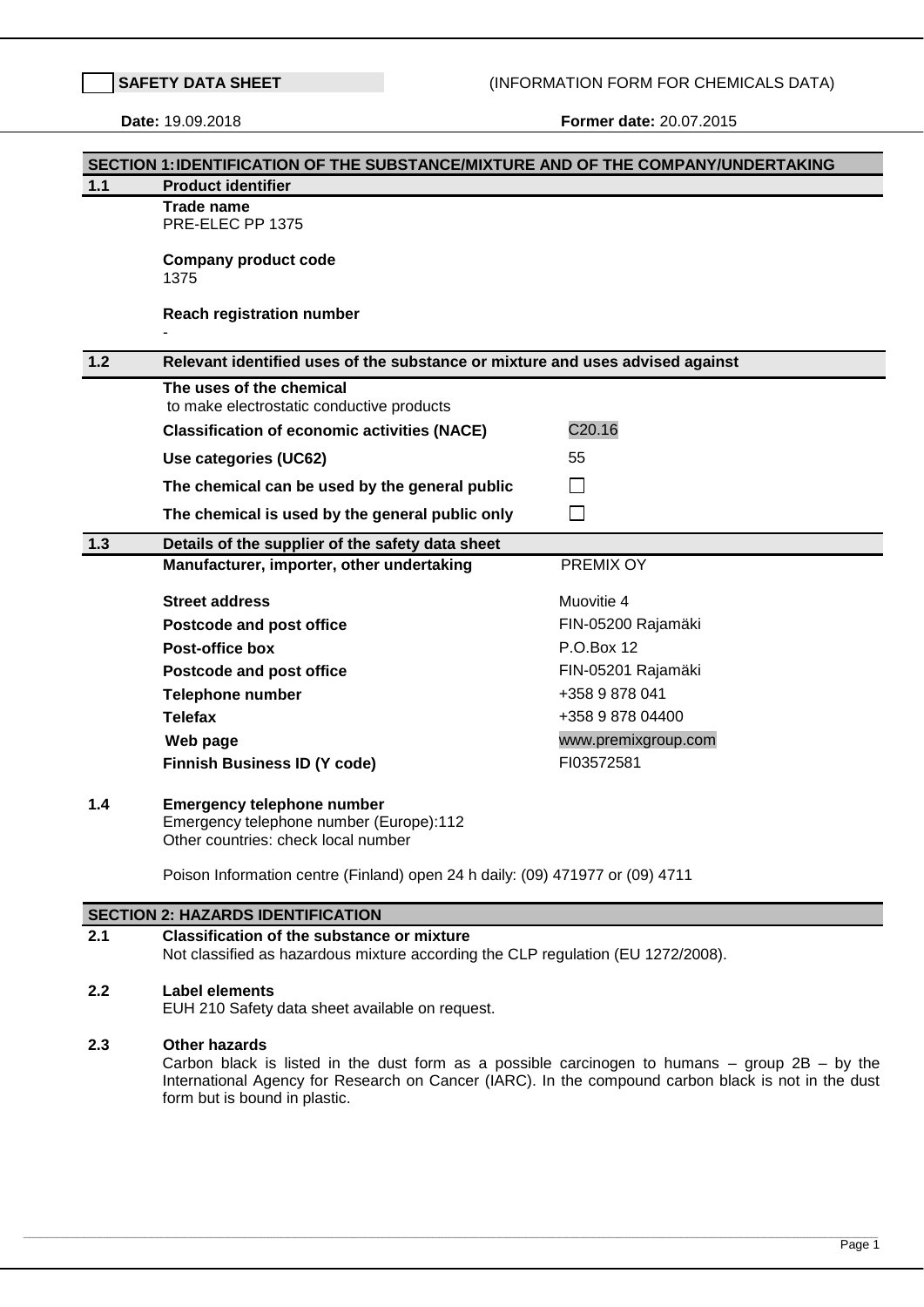|                               | <b>SECTION 3: COMPOSITION/INFORMATION ON INGREDIENTS</b> |                      |                                                               |
|-------------------------------|----------------------------------------------------------|----------------------|---------------------------------------------------------------|
| 3.2<br><b>Mixtures</b>        |                                                          |                      |                                                               |
| the registration<br>number    | CAS/EC number and Name of the ingredient                 | <b>Concentration</b> | <b>Classification</b>                                         |
| CAS 1333-86-4<br>EC 215-609-9 | Carbon black                                             | $10 - 30 \%$         | Not classified, national occupational<br>exposure limit value |

\_\_\_\_\_\_\_\_\_\_\_\_\_\_\_\_\_\_\_\_\_\_\_\_\_\_\_\_\_\_\_\_\_\_\_\_\_\_\_\_\_\_\_\_\_\_\_\_\_\_\_\_\_\_\_\_\_\_\_\_\_\_\_\_\_\_\_\_\_\_\_\_\_\_\_\_\_\_\_\_\_\_\_\_\_\_\_\_\_\_\_\_\_\_\_\_\_\_\_\_\_\_\_\_\_\_\_\_\_\_\_\_\_\_\_\_\_\_\_\_\_\_\_\_\_\_\_\_\_\_\_\_\_\_\_\_\_\_\_\_\_\_\_\_\_\_\_\_\_\_\_\_\_\_\_\_\_\_\_\_\_\_\_\_\_\_\_\_\_\_\_\_\_\_\_\_\_\_\_\_\_\_\_\_\_\_\_\_\_\_\_\_\_\_\_\_\_\_\_\_\_\_\_\_\_\_\_\_\_\_\_\_\_\_\_\_\_\_\_\_\_\_\_\_\_\_\_\_\_\_\_\_\_\_\_\_\_\_\_\_\_\_\_\_\_\_\_\_\_\_\_\_\_\_\_

The full text for all hazard statements is displayed in section 16.

| 4.1<br><b>Description of first aid measures</b><br>Wash with water. In case of skin contact with molten plastic cool rapidly with water. Do not attempt<br>removal of plastic without medical assistance.<br>4.2<br>Most important symptoms and effects, both acute and delayed<br>Burning marks in skin contact with molten plastic.<br>Indication of any immediate medical attention and special treatment needed<br>4.3<br>Severe burning of skin. Treat symptomatically.<br><b>SECTION 5: FIREFIGHTING MEASURES</b><br>5.1<br><b>Extinguishing media</b><br>Water spray, foam, carbon dioxide (CO2)<br>Special hazards arising from the substance or mixture<br>5.2<br>Oxides of carbon and nitrogen, hydrocarbon fragments, other toxic gases<br><b>Advice for firefighters</b><br>5.3<br>No special advice<br><b>SECTION 6: ACCIDENTAL RELEASE MEASURES</b><br>6.1<br>Personal precautions, protective equipment and emergency procedures<br>no special precautions needed<br><b>Environmental precautions</b><br>6.2<br>do not let the granules contaminate sewers, waters or soil<br>Methods and material for containment and cleaning up<br>6.3<br>sweep up the spill<br><b>Reference to other sections</b><br>6.4<br>Exposure controls in section 8.<br>Waste treatment methods in section 13.<br><b>SECTION 7: HANDLING AND STORAGE</b><br>7.1<br><b>Precautions for safe handling</b><br>Follow proper standard industrial hygiene practices.<br>Conditions for safe storage, including any incompatibilities<br>7.2<br>Store in a dry and cool location in tightly sealed containers.<br>Do not store with oxidizing agents.<br>7.3<br>Specific end use(s)<br>none known<br><b>SECTION 8: EXPOSURE CONTROLS/PERSONAL PROTECTION</b><br>8.1<br><b>Control parameters</b><br>National occupational exposure limit values<br>Carbon black (CAS 1333-86-4)<br>HTP (15 min) 7 mg/m3 (Finland)<br>HTP (8 h) 3.5 mg/m3 (Finland)<br><b>Other limit values</b><br><b>NA</b> | <b>SECTION 4: FIRST AID MEASURES</b> |
|----------------------------------------------------------------------------------------------------------------------------------------------------------------------------------------------------------------------------------------------------------------------------------------------------------------------------------------------------------------------------------------------------------------------------------------------------------------------------------------------------------------------------------------------------------------------------------------------------------------------------------------------------------------------------------------------------------------------------------------------------------------------------------------------------------------------------------------------------------------------------------------------------------------------------------------------------------------------------------------------------------------------------------------------------------------------------------------------------------------------------------------------------------------------------------------------------------------------------------------------------------------------------------------------------------------------------------------------------------------------------------------------------------------------------------------------------------------------------------------------------------------------------------------------------------------------------------------------------------------------------------------------------------------------------------------------------------------------------------------------------------------------------------------------------------------------------------------------------------------------------------------------------------------------------------------------------------------------------------|--------------------------------------|
|                                                                                                                                                                                                                                                                                                                                                                                                                                                                                                                                                                                                                                                                                                                                                                                                                                                                                                                                                                                                                                                                                                                                                                                                                                                                                                                                                                                                                                                                                                                                                                                                                                                                                                                                                                                                                                                                                                                                                                                  |                                      |
|                                                                                                                                                                                                                                                                                                                                                                                                                                                                                                                                                                                                                                                                                                                                                                                                                                                                                                                                                                                                                                                                                                                                                                                                                                                                                                                                                                                                                                                                                                                                                                                                                                                                                                                                                                                                                                                                                                                                                                                  |                                      |
|                                                                                                                                                                                                                                                                                                                                                                                                                                                                                                                                                                                                                                                                                                                                                                                                                                                                                                                                                                                                                                                                                                                                                                                                                                                                                                                                                                                                                                                                                                                                                                                                                                                                                                                                                                                                                                                                                                                                                                                  |                                      |
|                                                                                                                                                                                                                                                                                                                                                                                                                                                                                                                                                                                                                                                                                                                                                                                                                                                                                                                                                                                                                                                                                                                                                                                                                                                                                                                                                                                                                                                                                                                                                                                                                                                                                                                                                                                                                                                                                                                                                                                  |                                      |
|                                                                                                                                                                                                                                                                                                                                                                                                                                                                                                                                                                                                                                                                                                                                                                                                                                                                                                                                                                                                                                                                                                                                                                                                                                                                                                                                                                                                                                                                                                                                                                                                                                                                                                                                                                                                                                                                                                                                                                                  |                                      |
|                                                                                                                                                                                                                                                                                                                                                                                                                                                                                                                                                                                                                                                                                                                                                                                                                                                                                                                                                                                                                                                                                                                                                                                                                                                                                                                                                                                                                                                                                                                                                                                                                                                                                                                                                                                                                                                                                                                                                                                  |                                      |
|                                                                                                                                                                                                                                                                                                                                                                                                                                                                                                                                                                                                                                                                                                                                                                                                                                                                                                                                                                                                                                                                                                                                                                                                                                                                                                                                                                                                                                                                                                                                                                                                                                                                                                                                                                                                                                                                                                                                                                                  |                                      |
|                                                                                                                                                                                                                                                                                                                                                                                                                                                                                                                                                                                                                                                                                                                                                                                                                                                                                                                                                                                                                                                                                                                                                                                                                                                                                                                                                                                                                                                                                                                                                                                                                                                                                                                                                                                                                                                                                                                                                                                  |                                      |
|                                                                                                                                                                                                                                                                                                                                                                                                                                                                                                                                                                                                                                                                                                                                                                                                                                                                                                                                                                                                                                                                                                                                                                                                                                                                                                                                                                                                                                                                                                                                                                                                                                                                                                                                                                                                                                                                                                                                                                                  |                                      |
|                                                                                                                                                                                                                                                                                                                                                                                                                                                                                                                                                                                                                                                                                                                                                                                                                                                                                                                                                                                                                                                                                                                                                                                                                                                                                                                                                                                                                                                                                                                                                                                                                                                                                                                                                                                                                                                                                                                                                                                  |                                      |
|                                                                                                                                                                                                                                                                                                                                                                                                                                                                                                                                                                                                                                                                                                                                                                                                                                                                                                                                                                                                                                                                                                                                                                                                                                                                                                                                                                                                                                                                                                                                                                                                                                                                                                                                                                                                                                                                                                                                                                                  |                                      |
|                                                                                                                                                                                                                                                                                                                                                                                                                                                                                                                                                                                                                                                                                                                                                                                                                                                                                                                                                                                                                                                                                                                                                                                                                                                                                                                                                                                                                                                                                                                                                                                                                                                                                                                                                                                                                                                                                                                                                                                  |                                      |
|                                                                                                                                                                                                                                                                                                                                                                                                                                                                                                                                                                                                                                                                                                                                                                                                                                                                                                                                                                                                                                                                                                                                                                                                                                                                                                                                                                                                                                                                                                                                                                                                                                                                                                                                                                                                                                                                                                                                                                                  |                                      |
|                                                                                                                                                                                                                                                                                                                                                                                                                                                                                                                                                                                                                                                                                                                                                                                                                                                                                                                                                                                                                                                                                                                                                                                                                                                                                                                                                                                                                                                                                                                                                                                                                                                                                                                                                                                                                                                                                                                                                                                  |                                      |
|                                                                                                                                                                                                                                                                                                                                                                                                                                                                                                                                                                                                                                                                                                                                                                                                                                                                                                                                                                                                                                                                                                                                                                                                                                                                                                                                                                                                                                                                                                                                                                                                                                                                                                                                                                                                                                                                                                                                                                                  |                                      |
|                                                                                                                                                                                                                                                                                                                                                                                                                                                                                                                                                                                                                                                                                                                                                                                                                                                                                                                                                                                                                                                                                                                                                                                                                                                                                                                                                                                                                                                                                                                                                                                                                                                                                                                                                                                                                                                                                                                                                                                  |                                      |
|                                                                                                                                                                                                                                                                                                                                                                                                                                                                                                                                                                                                                                                                                                                                                                                                                                                                                                                                                                                                                                                                                                                                                                                                                                                                                                                                                                                                                                                                                                                                                                                                                                                                                                                                                                                                                                                                                                                                                                                  |                                      |
|                                                                                                                                                                                                                                                                                                                                                                                                                                                                                                                                                                                                                                                                                                                                                                                                                                                                                                                                                                                                                                                                                                                                                                                                                                                                                                                                                                                                                                                                                                                                                                                                                                                                                                                                                                                                                                                                                                                                                                                  |                                      |
|                                                                                                                                                                                                                                                                                                                                                                                                                                                                                                                                                                                                                                                                                                                                                                                                                                                                                                                                                                                                                                                                                                                                                                                                                                                                                                                                                                                                                                                                                                                                                                                                                                                                                                                                                                                                                                                                                                                                                                                  |                                      |
|                                                                                                                                                                                                                                                                                                                                                                                                                                                                                                                                                                                                                                                                                                                                                                                                                                                                                                                                                                                                                                                                                                                                                                                                                                                                                                                                                                                                                                                                                                                                                                                                                                                                                                                                                                                                                                                                                                                                                                                  |                                      |
|                                                                                                                                                                                                                                                                                                                                                                                                                                                                                                                                                                                                                                                                                                                                                                                                                                                                                                                                                                                                                                                                                                                                                                                                                                                                                                                                                                                                                                                                                                                                                                                                                                                                                                                                                                                                                                                                                                                                                                                  |                                      |
|                                                                                                                                                                                                                                                                                                                                                                                                                                                                                                                                                                                                                                                                                                                                                                                                                                                                                                                                                                                                                                                                                                                                                                                                                                                                                                                                                                                                                                                                                                                                                                                                                                                                                                                                                                                                                                                                                                                                                                                  |                                      |
|                                                                                                                                                                                                                                                                                                                                                                                                                                                                                                                                                                                                                                                                                                                                                                                                                                                                                                                                                                                                                                                                                                                                                                                                                                                                                                                                                                                                                                                                                                                                                                                                                                                                                                                                                                                                                                                                                                                                                                                  |                                      |
|                                                                                                                                                                                                                                                                                                                                                                                                                                                                                                                                                                                                                                                                                                                                                                                                                                                                                                                                                                                                                                                                                                                                                                                                                                                                                                                                                                                                                                                                                                                                                                                                                                                                                                                                                                                                                                                                                                                                                                                  |                                      |
|                                                                                                                                                                                                                                                                                                                                                                                                                                                                                                                                                                                                                                                                                                                                                                                                                                                                                                                                                                                                                                                                                                                                                                                                                                                                                                                                                                                                                                                                                                                                                                                                                                                                                                                                                                                                                                                                                                                                                                                  |                                      |
|                                                                                                                                                                                                                                                                                                                                                                                                                                                                                                                                                                                                                                                                                                                                                                                                                                                                                                                                                                                                                                                                                                                                                                                                                                                                                                                                                                                                                                                                                                                                                                                                                                                                                                                                                                                                                                                                                                                                                                                  |                                      |
|                                                                                                                                                                                                                                                                                                                                                                                                                                                                                                                                                                                                                                                                                                                                                                                                                                                                                                                                                                                                                                                                                                                                                                                                                                                                                                                                                                                                                                                                                                                                                                                                                                                                                                                                                                                                                                                                                                                                                                                  |                                      |
|                                                                                                                                                                                                                                                                                                                                                                                                                                                                                                                                                                                                                                                                                                                                                                                                                                                                                                                                                                                                                                                                                                                                                                                                                                                                                                                                                                                                                                                                                                                                                                                                                                                                                                                                                                                                                                                                                                                                                                                  |                                      |
|                                                                                                                                                                                                                                                                                                                                                                                                                                                                                                                                                                                                                                                                                                                                                                                                                                                                                                                                                                                                                                                                                                                                                                                                                                                                                                                                                                                                                                                                                                                                                                                                                                                                                                                                                                                                                                                                                                                                                                                  |                                      |
|                                                                                                                                                                                                                                                                                                                                                                                                                                                                                                                                                                                                                                                                                                                                                                                                                                                                                                                                                                                                                                                                                                                                                                                                                                                                                                                                                                                                                                                                                                                                                                                                                                                                                                                                                                                                                                                                                                                                                                                  |                                      |
|                                                                                                                                                                                                                                                                                                                                                                                                                                                                                                                                                                                                                                                                                                                                                                                                                                                                                                                                                                                                                                                                                                                                                                                                                                                                                                                                                                                                                                                                                                                                                                                                                                                                                                                                                                                                                                                                                                                                                                                  |                                      |
|                                                                                                                                                                                                                                                                                                                                                                                                                                                                                                                                                                                                                                                                                                                                                                                                                                                                                                                                                                                                                                                                                                                                                                                                                                                                                                                                                                                                                                                                                                                                                                                                                                                                                                                                                                                                                                                                                                                                                                                  |                                      |
|                                                                                                                                                                                                                                                                                                                                                                                                                                                                                                                                                                                                                                                                                                                                                                                                                                                                                                                                                                                                                                                                                                                                                                                                                                                                                                                                                                                                                                                                                                                                                                                                                                                                                                                                                                                                                                                                                                                                                                                  |                                      |
|                                                                                                                                                                                                                                                                                                                                                                                                                                                                                                                                                                                                                                                                                                                                                                                                                                                                                                                                                                                                                                                                                                                                                                                                                                                                                                                                                                                                                                                                                                                                                                                                                                                                                                                                                                                                                                                                                                                                                                                  |                                      |
|                                                                                                                                                                                                                                                                                                                                                                                                                                                                                                                                                                                                                                                                                                                                                                                                                                                                                                                                                                                                                                                                                                                                                                                                                                                                                                                                                                                                                                                                                                                                                                                                                                                                                                                                                                                                                                                                                                                                                                                  |                                      |
|                                                                                                                                                                                                                                                                                                                                                                                                                                                                                                                                                                                                                                                                                                                                                                                                                                                                                                                                                                                                                                                                                                                                                                                                                                                                                                                                                                                                                                                                                                                                                                                                                                                                                                                                                                                                                                                                                                                                                                                  |                                      |
|                                                                                                                                                                                                                                                                                                                                                                                                                                                                                                                                                                                                                                                                                                                                                                                                                                                                                                                                                                                                                                                                                                                                                                                                                                                                                                                                                                                                                                                                                                                                                                                                                                                                                                                                                                                                                                                                                                                                                                                  |                                      |
|                                                                                                                                                                                                                                                                                                                                                                                                                                                                                                                                                                                                                                                                                                                                                                                                                                                                                                                                                                                                                                                                                                                                                                                                                                                                                                                                                                                                                                                                                                                                                                                                                                                                                                                                                                                                                                                                                                                                                                                  |                                      |
|                                                                                                                                                                                                                                                                                                                                                                                                                                                                                                                                                                                                                                                                                                                                                                                                                                                                                                                                                                                                                                                                                                                                                                                                                                                                                                                                                                                                                                                                                                                                                                                                                                                                                                                                                                                                                                                                                                                                                                                  |                                      |
|                                                                                                                                                                                                                                                                                                                                                                                                                                                                                                                                                                                                                                                                                                                                                                                                                                                                                                                                                                                                                                                                                                                                                                                                                                                                                                                                                                                                                                                                                                                                                                                                                                                                                                                                                                                                                                                                                                                                                                                  |                                      |
|                                                                                                                                                                                                                                                                                                                                                                                                                                                                                                                                                                                                                                                                                                                                                                                                                                                                                                                                                                                                                                                                                                                                                                                                                                                                                                                                                                                                                                                                                                                                                                                                                                                                                                                                                                                                                                                                                                                                                                                  |                                      |
|                                                                                                                                                                                                                                                                                                                                                                                                                                                                                                                                                                                                                                                                                                                                                                                                                                                                                                                                                                                                                                                                                                                                                                                                                                                                                                                                                                                                                                                                                                                                                                                                                                                                                                                                                                                                                                                                                                                                                                                  |                                      |

,我们也不能在这里的时候,我们也不能在这里,我们也不能在这里的时候,我们也不能在这里,我们也不能在这里的时候,我们也不能在这里的时候,我们也不能会不能在这里的时候

**DNEL**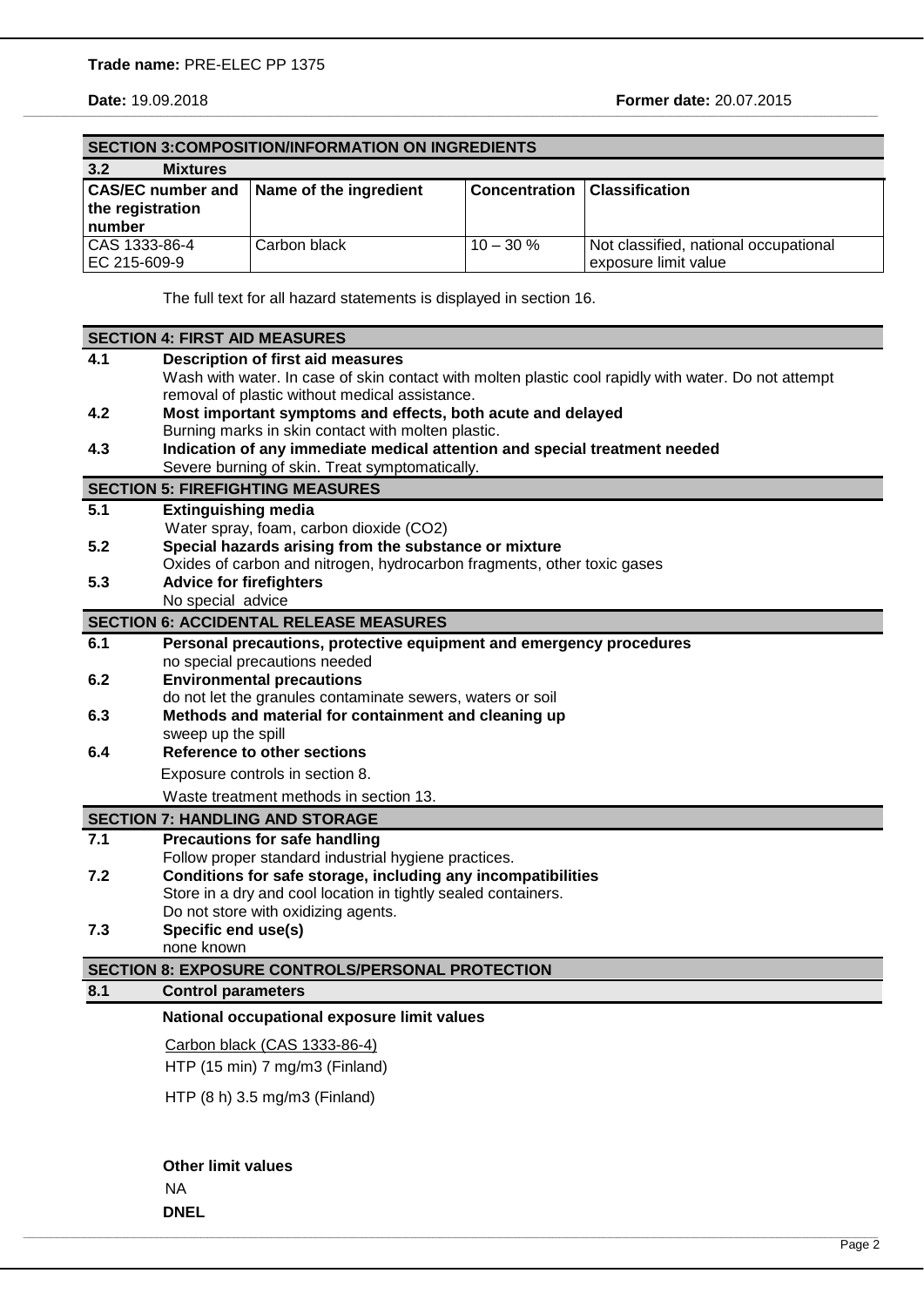**Date:** 19.09.2018 **Former date:** 20.07.2015

| ΝA          |
|-------------|
| <b>PNEC</b> |
| ΝA          |

**8.2 Exposure controls**

**Appropriate engineering controls**  provide adequate ventilation, use local exhaust ventilation **Eye/face protection** safety glasses when needed **Skin protection** normal work clothing **Hand protection** gloves when needed **Respiratory protection** provide adequate ventilation, use local exhaust ventilation **Thermal hazards** molten plastic **Environmental exposure controls** do not let the granules contaminate sewers, waters or soil

\_\_\_\_\_\_\_\_\_\_\_\_\_\_\_\_\_\_\_\_\_\_\_\_\_\_\_\_\_\_\_\_\_\_\_\_\_\_\_\_\_\_\_\_\_\_\_\_\_\_\_\_\_\_\_\_\_\_\_\_\_\_\_\_\_\_\_\_\_\_\_\_\_\_\_\_\_\_\_\_\_\_\_\_\_\_\_\_\_\_\_\_\_\_\_\_\_\_\_\_\_\_\_\_\_\_\_\_\_\_\_\_\_\_\_\_\_\_\_\_\_\_\_\_\_\_\_\_\_\_\_\_\_\_\_\_\_\_\_\_\_\_\_\_\_\_\_\_\_\_\_\_\_\_\_\_\_\_\_\_\_\_\_\_\_\_\_\_\_\_\_\_\_\_\_\_\_\_\_\_\_\_\_\_\_\_\_\_\_\_\_\_\_\_\_\_\_\_\_\_\_\_\_\_\_\_\_\_\_\_\_\_\_\_\_\_\_\_\_\_\_\_\_\_\_\_\_\_\_\_\_\_\_\_\_\_\_\_\_\_\_\_\_\_\_\_\_\_\_\_\_\_\_\_\_

# **SECTION 9: PHYSICAL AND CHEMICAL PROPERTIES**

# **9.1 Information on basic physical and chemical properties**

| Appearance                                   | granule                  |
|----------------------------------------------|--------------------------|
| <b>Odour</b>                                 | characteristic odour     |
| <b>Odour threshold</b>                       | <b>NA</b>                |
| pH                                           | <b>NA</b>                |
| <b>Melting point/freezing point</b>          | Melting range 140-170 °C |
| Initial boiling point and boiling range      | <b>NA</b>                |
| <b>Flash point</b>                           | >350 °C                  |
| <b>Evaporation rate</b>                      | <b>NA</b>                |
| <b>Flammability (solid, gas)</b>             | <b>NA</b>                |
| Upper/lower flammability or explosive limits | <b>NA</b>                |
| Vapour pressure                              | <b>NA</b>                |
| <b>Vapour density</b>                        | <b>NA</b>                |
| <b>Relative density</b>                      | $1.0$ g/cm3              |
| Solubility(ies)                              | Insoluble in water       |
| Partition coefficient: n-octanol/water       | <b>NA</b>                |
| <b>Auto-ignition temperature</b>             | <b>NA</b>                |
| <b>Auto-ignition temperature</b>             | <b>NA</b>                |
| <b>Decomposition temperature</b>             | <b>NA</b>                |
| <b>Viscosity</b>                             | <b>NA</b>                |
| <b>Explosive properties</b>                  | <b>NA</b>                |
| <b>Oxidising properties</b>                  | <b>NA</b>                |

,我们也不能在这里的时候,我们也不能在这里,我们也不能在这里的时候,我们也不能在这里,我们也不能在这里的时候,我们也不能在这里的时候,我们也不能会不能在这里的时候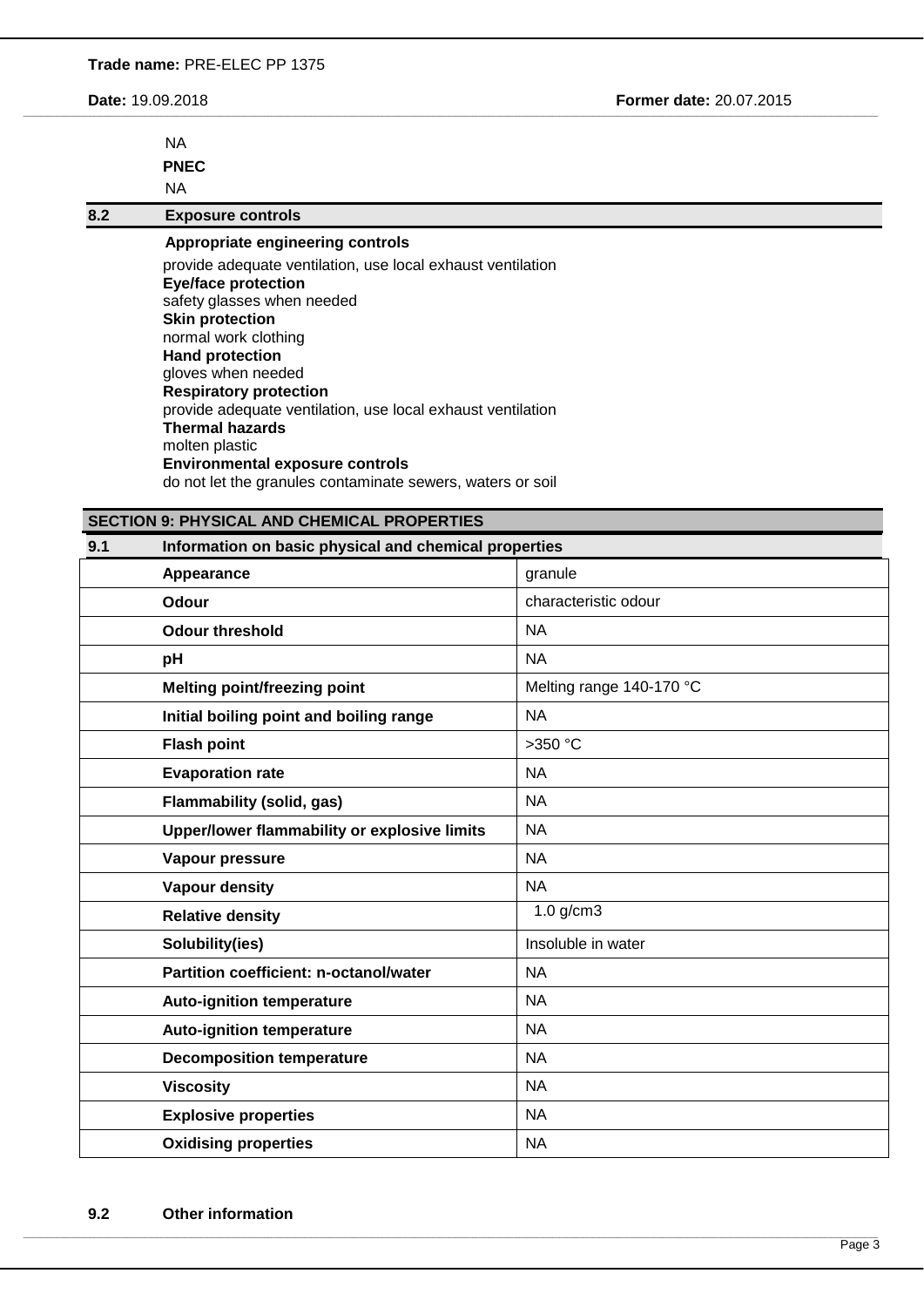**Date:** 19.09.2018 **Former date:** 20.07.2015

none

|      | <b>SECTION 10: STABILITY AND REACTIVITY</b>                                                   |
|------|-----------------------------------------------------------------------------------------------|
| 10.1 | <b>Reactivity</b>                                                                             |
|      | stable                                                                                        |
| 10.2 | <b>Chemical stability</b>                                                                     |
|      | stable                                                                                        |
| 10.3 | <b>Possibility of hazardous reactions</b>                                                     |
|      | little                                                                                        |
| 10.4 | <b>Conditions to avoid</b>                                                                    |
|      | do not allow product to remain in barrel at elevated temperatures for extended period of time |
| 10.5 | Incompatible materials                                                                        |
|      | avoid acids, alkalis and strong oxidizing agents                                              |
| 10.6 | <b>Hazardous decomposition products</b>                                                       |
|      | Oxides of carbon and nitrogen, hydrocarbon fragments, other toxic gases                       |
|      |                                                                                               |

\_\_\_\_\_\_\_\_\_\_\_\_\_\_\_\_\_\_\_\_\_\_\_\_\_\_\_\_\_\_\_\_\_\_\_\_\_\_\_\_\_\_\_\_\_\_\_\_\_\_\_\_\_\_\_\_\_\_\_\_\_\_\_\_\_\_\_\_\_\_\_\_\_\_\_\_\_\_\_\_\_\_\_\_\_\_\_\_\_\_\_\_\_\_\_\_\_\_\_\_\_\_\_\_\_\_\_\_\_\_\_\_\_\_\_\_\_\_\_\_\_\_\_\_\_\_\_\_\_\_\_\_\_\_\_\_\_\_\_\_\_\_\_\_\_\_\_\_\_\_\_\_\_\_\_\_\_\_\_\_\_\_\_\_\_\_\_\_\_\_\_\_\_\_\_\_\_\_\_\_\_\_\_\_\_\_\_\_\_\_\_\_\_\_\_\_\_\_\_\_\_\_\_\_\_\_\_\_\_\_\_\_\_\_\_\_\_\_\_\_\_\_\_\_\_\_\_\_\_\_\_\_\_\_\_\_\_\_\_\_\_\_\_\_\_\_\_\_\_\_\_\_\_\_\_

# **11.1 Information on toxicological effects**

### **Acute toxicity**

The product is not classified as acute toxic. There is no toxicity data available for the product.

Carbon black: fish: LC50(96h)>100mg/l, (Brachydanio rerio), OECD203, water flea: EC50(24h)>5600 mg/l, (Daphnia magna), OECD202, algae: EC50 (72h)>10000 mg/l (Scenedesmus subspicatus), LD50 (oral, rat): > 8000 mg/kg. In the compound, the carbon black is bound in the base polymer.

### **Skin corrosion/irritation**

The product is not classified as corrosive/irritant.

#### **Serious eye damage/irritation**

The product is not classified as corrosive/irritant.

#### **Respiratory or skin sensitisation**

The product is not classified as sensitiser.

## **Germ cell mutagenicity**

The product is not classified as mutagenic.

#### **Carcinogenicity**

The product is not classified as carcinogenic.

Carbon black is listed as a possible carcinogen to humans - group 2B - by the International Agency for Research on Cancer (IARC), but is not listed as a carcinogen by U.S. National Toxicity Program (NTP) and U.S. Occupational Safety and Health Administration (OSHA).

## **Reproductive toxicity**

The product is not classified as a reproductive toxicant.

## **STOT-single exposure**

The product is not classified as toxic to specific target organs through single exposure.

#### **STOT-repeated exposure**

The product is not classified as toxic to specific target organs through prolonged or repeated exposure.

,我们也不能在这里的时候,我们也不能在这里,我们也不能在这里的时候,我们也不能在这里,我们也不能在这里的时候,我们也不能在这里的时候,我们也不能会不能在这里的时候

## **Aspiration hazard**

The product is not classified as hazardous with aspiration.

# **Other information**

none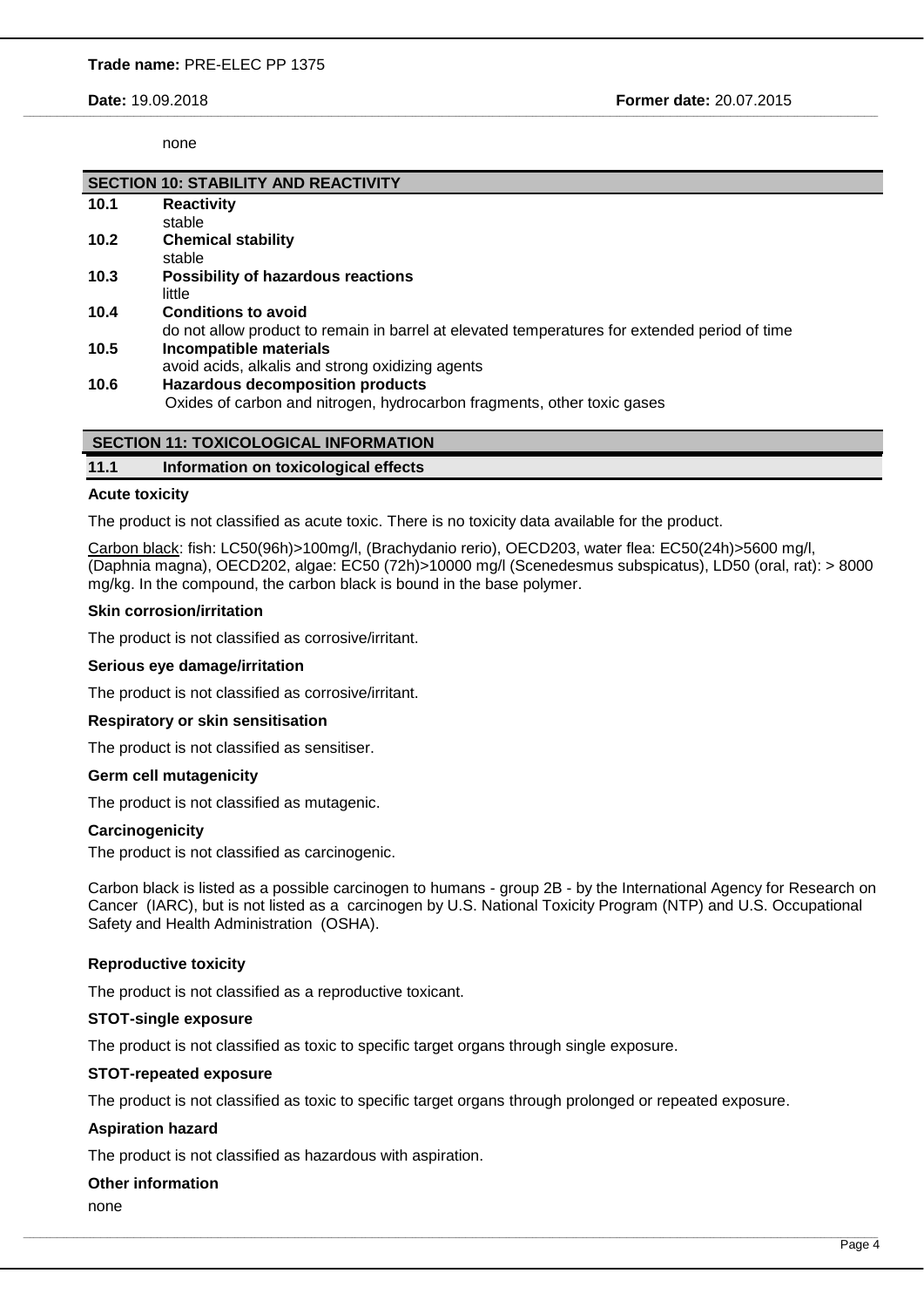| 12.1 | <b>SECTION 12: ECOLOGICAL INFORMATION</b>                                                                                                                                                                        |
|------|------------------------------------------------------------------------------------------------------------------------------------------------------------------------------------------------------------------|
|      | <b>Toxicity</b>                                                                                                                                                                                                  |
|      | The product is not classified as hazardous for environment. There is no ecotoxicity data available for the                                                                                                       |
|      | product.                                                                                                                                                                                                         |
| 12.2 | <b>Persistence and degradability</b>                                                                                                                                                                             |
|      | nonbiodegredable                                                                                                                                                                                                 |
| 12.3 | <b>Bioaccumulative potential</b>                                                                                                                                                                                 |
|      | nonbioaccumulative                                                                                                                                                                                               |
| 12.4 | <b>Mobility in soil</b>                                                                                                                                                                                          |
|      | Insoluble in water                                                                                                                                                                                               |
| 12.5 | <b>Results of PBT and vPvB assessment</b>                                                                                                                                                                        |
|      | none                                                                                                                                                                                                             |
| 12.6 | Other adverse effects                                                                                                                                                                                            |
|      | none                                                                                                                                                                                                             |
|      | <b>SECTION 13: DISPOSAL CONSIDERATIONS</b>                                                                                                                                                                       |
| 13.1 | <b>Waste treatment methods</b>                                                                                                                                                                                   |
|      | The product is not hazardous waste.                                                                                                                                                                              |
|      | Reuse or recycle if possible. Dispose of at approved land-fill tips according to national and local                                                                                                              |
|      |                                                                                                                                                                                                                  |
|      | regulations.                                                                                                                                                                                                     |
|      | <b>SECTION 14: TRANSPORT INFORMATION</b>                                                                                                                                                                         |
| 14.1 | <b>UN number</b>                                                                                                                                                                                                 |
|      | <b>NA</b>                                                                                                                                                                                                        |
| 14.2 | UN proper shipping name                                                                                                                                                                                          |
|      | <b>NA</b>                                                                                                                                                                                                        |
| 14.3 | <b>Transport hazard class(es)</b>                                                                                                                                                                                |
|      | <b>NA</b>                                                                                                                                                                                                        |
| 14.4 | <b>Packing group</b>                                                                                                                                                                                             |
|      | <b>NA</b>                                                                                                                                                                                                        |
| 14.5 | <b>Environmental hazards</b>                                                                                                                                                                                     |
|      | none                                                                                                                                                                                                             |
| 14.6 | <b>Special precautions for user</b>                                                                                                                                                                              |
|      | none                                                                                                                                                                                                             |
| 14.7 | Transport in bulk according to Annex II of MARPOL73/78 and the IBC Code                                                                                                                                          |
|      | <b>NA</b>                                                                                                                                                                                                        |
|      | <b>SECTION 15: REGULATORY INFORMATION</b>                                                                                                                                                                        |
| 15.1 | Safety, health and environmental regulations/legislation specific for the substance or mixture                                                                                                                   |
|      | No specific regulations.                                                                                                                                                                                         |
| 15.2 | <b>Chemical safety assessment</b>                                                                                                                                                                                |
|      | none                                                                                                                                                                                                             |
|      |                                                                                                                                                                                                                  |
|      |                                                                                                                                                                                                                  |
|      | <b>SECTION 16: OTHER INFORMATION</b>                                                                                                                                                                             |
|      | Changes to the previous version                                                                                                                                                                                  |
|      | 19.09.2018: Changes in sections 3, 5, 7, 8, 10 and 16.                                                                                                                                                           |
|      | 20.9.2016: Changes in sections 2, 3, 8, 11, 12, 13 and 16.                                                                                                                                                       |
|      |                                                                                                                                                                                                                  |
|      | <b>Glossary of abbreviations</b>                                                                                                                                                                                 |
|      | <b>DNEL: Derived No-Effect Level</b>                                                                                                                                                                             |
|      | EC50: Effective concentration 50%                                                                                                                                                                                |
|      | LC50: Lethal concentration 50%                                                                                                                                                                                   |
|      | LD50: Lethal dose 50%                                                                                                                                                                                            |
|      | <b>PNEC: Predicted No-Effect Concentration</b>                                                                                                                                                                   |
|      |                                                                                                                                                                                                                  |
|      | <b>References</b>                                                                                                                                                                                                |
|      | <b>Former MSDS</b>                                                                                                                                                                                               |
|      |                                                                                                                                                                                                                  |
|      | (STM: HTP values 2016, Finland)                                                                                                                                                                                  |
|      |                                                                                                                                                                                                                  |
|      | Decree of Ministry of social affairs and health about concentrations known to be adverse (1214/2016)<br>Procedure used to derive the classification for mixtures according to Regulation (EC) 1272/2008<br>[CLP] |

\_\_\_\_\_\_\_\_\_\_\_\_\_\_\_\_\_\_\_\_\_\_\_\_\_\_\_\_\_\_\_\_\_\_\_\_\_\_\_\_\_\_\_\_\_\_\_\_\_\_\_\_\_\_\_\_\_\_\_\_\_\_\_\_\_\_\_\_\_\_\_\_\_\_\_\_\_\_\_\_\_\_\_\_\_\_\_\_\_\_\_\_\_\_\_\_\_\_\_\_\_\_\_\_\_\_\_\_\_\_\_\_\_\_\_\_\_\_\_\_\_\_\_\_\_\_\_\_\_\_\_\_\_\_\_\_\_\_\_\_\_\_\_\_\_\_\_\_\_\_\_\_\_\_\_\_\_\_\_\_\_\_\_\_\_\_\_\_\_\_\_\_\_\_\_\_\_\_\_\_\_\_\_\_\_\_\_\_\_\_\_\_\_\_\_\_\_\_\_\_\_\_\_\_\_\_\_\_\_\_\_\_\_\_\_\_\_\_\_\_\_\_\_\_\_\_\_\_\_\_\_\_\_\_\_\_\_\_\_\_\_\_\_\_\_\_\_\_\_\_\_\_\_\_\_